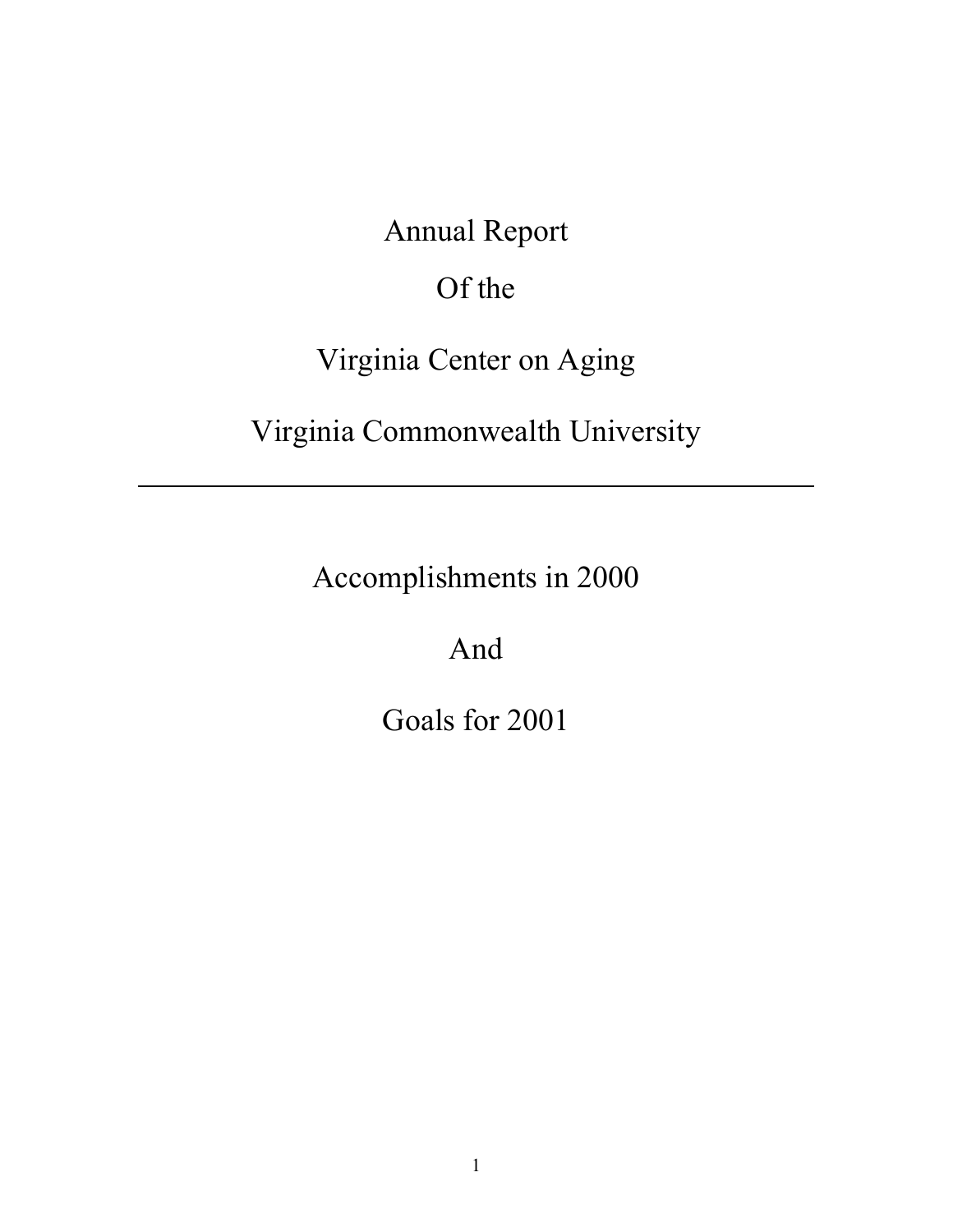## **Overview**

This report summarizes activities of the Virginia Center on Aging (VCoA) during calendar 2000. It is organized by calendar year because of the practice of providing an annual report to the Virginia General Assembly when it convenes in January.

Calendar 2000 saw VCoA actively meeting its legislated mandates and more. During this year VCoA initiated a high level of interaction with other organizations, groups, and units both across the Commonwealth and within Virginia Commonwealth University (VCU) in carrying out its work related to older Virginians and their families. (See *Appendix A for a listing of those we worked with*.) These partnerships enabled us to accomplish far more than our staffing level would suggest.

Calendar 2000 saw an energetic agenda of lifelong learning, training, research, community service, and information sharing accomplished across Virginia, in every geographic region. VCoA's commitment to aging with disabilities, both lifelong and lateonset, and to family caregiving translated into two highly successful conferences, the first being on Alzheimer's disease in June, the second being on aging with Cerebral Palsy and other developmental disabilities in November. These drew deserved attention, respectively, to the key role of the Alzheimer's and Related Diseases Research Award Fund (ARDRAF) as a stimulus in Virginia for pilot studies on dementing illnesses and to the largely under-recognized conditions, abilities, and needs of people who age with lifelong disabilities. This year several of VCoA's faculty and staff exceeded their previous high standards. Some examples include: Connie Coogle was even more widely engaged in outcomes design and evaluation research, with old, new, and proposed projects on geriatric interdisciplinary team training, mentoring, dementia-related training of nursing home staff, and more; Jane Stephan was seemingly omnipresent across Virginia, conceptualizing lifelong learning and Elderhostel course content, inventing appealing program formats, and discovering "new" instructors, all the while helping to propel the resurgence of VCoA's older adult learning program; Catherine Dodson managed the real life experience of our "Reinventing Richmond" Elderhostel initiative, providing the in-person presence for our commitment to improve programs and increase enrollments; Paula Kupstas offered leadership and continuity for the emerging focus in Central Virginia on domestic violence against older women; and Kim Smith's management and editorship of our *Age in Action* 20-page quarterly newsletter drew justified approval, earning recognition by the Southern Gerontological Society as the best publication of its type throughout the South.

Calendar 2000 once again proved that partnering or collaborating is the key to leveraging resources for a relatively small unit like the Virginia Center on Aging. The following pages describe many partnerships initiated, maintained or improved during calendar 2000. Moreover, this practice will become ever more important as an effective way of serving Virginia's elders and their families, for funding sources within Virginia and elsewhere require more impact for their diminishingly available support. As we have said before, this is fine with us. We see work with our colleagues across Virginia as the natural way of doing more.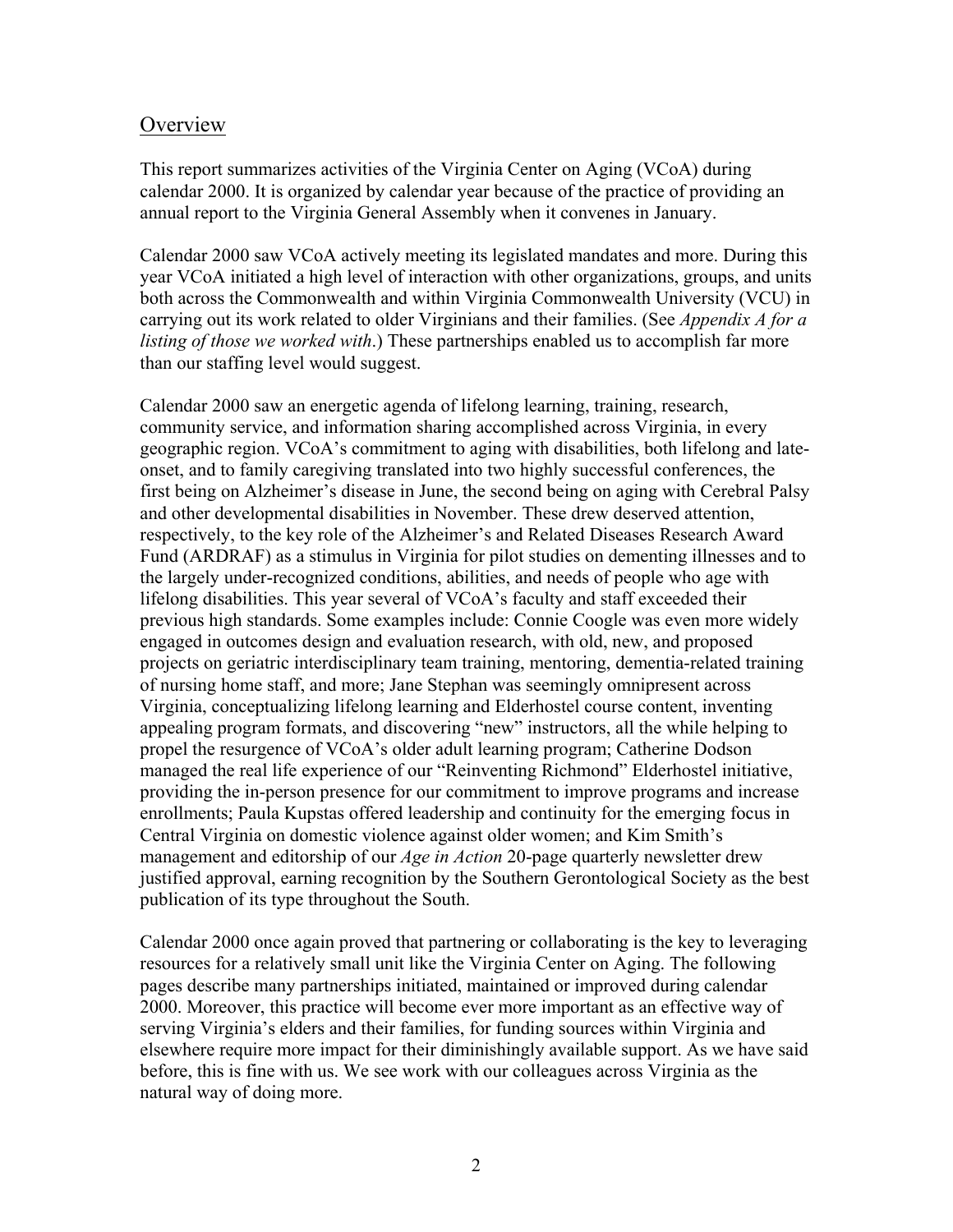## Mission

The General Assembly, in creating the Virginia Center on Aging by amendment to the Code of Virginia in 1978, charged it to be **"an interdisciplinary study, research, (and) information and resource facility for the Commonwealth of Virginia…"** It is the only such Center in the Commonwealth. The Virginia Center on Aging (VCoA) is satisfying its mandate from the General assembly and is operating across Virginia, in a statewide capacity. Characteristically, the VCoA is accomplishing its activities through partnerships with various units, both across the Commonwealth and within Virginia Commonwealth University. VCoA believes that these partnerships serve the agingrelated needs of Virginia in a most cost-effective manner and broaden the capacity of units within VCU to conduct aging-related research, education, and community service.

Under "interdisciplinary study" the General Assembly's mandate includes:

- Continuing education and in-service training for those who work with the elderly
- Education and training of older persons
- Educational preparation of non-gerontology students

Under "research" the General Assembly's mandate includes:

- Conduct of research in the field of gerontology
- Dissemination of research findings

Under "information and resource facility," the General Assembly's mandate includes:

- Collection and maintenance of data about older persons statewide and regionally
- Serving as a resource to the State Office on Aging (now called the Virginia Department for the Aging) and to all organizations and state agencies involved in aging-related planning and service delivery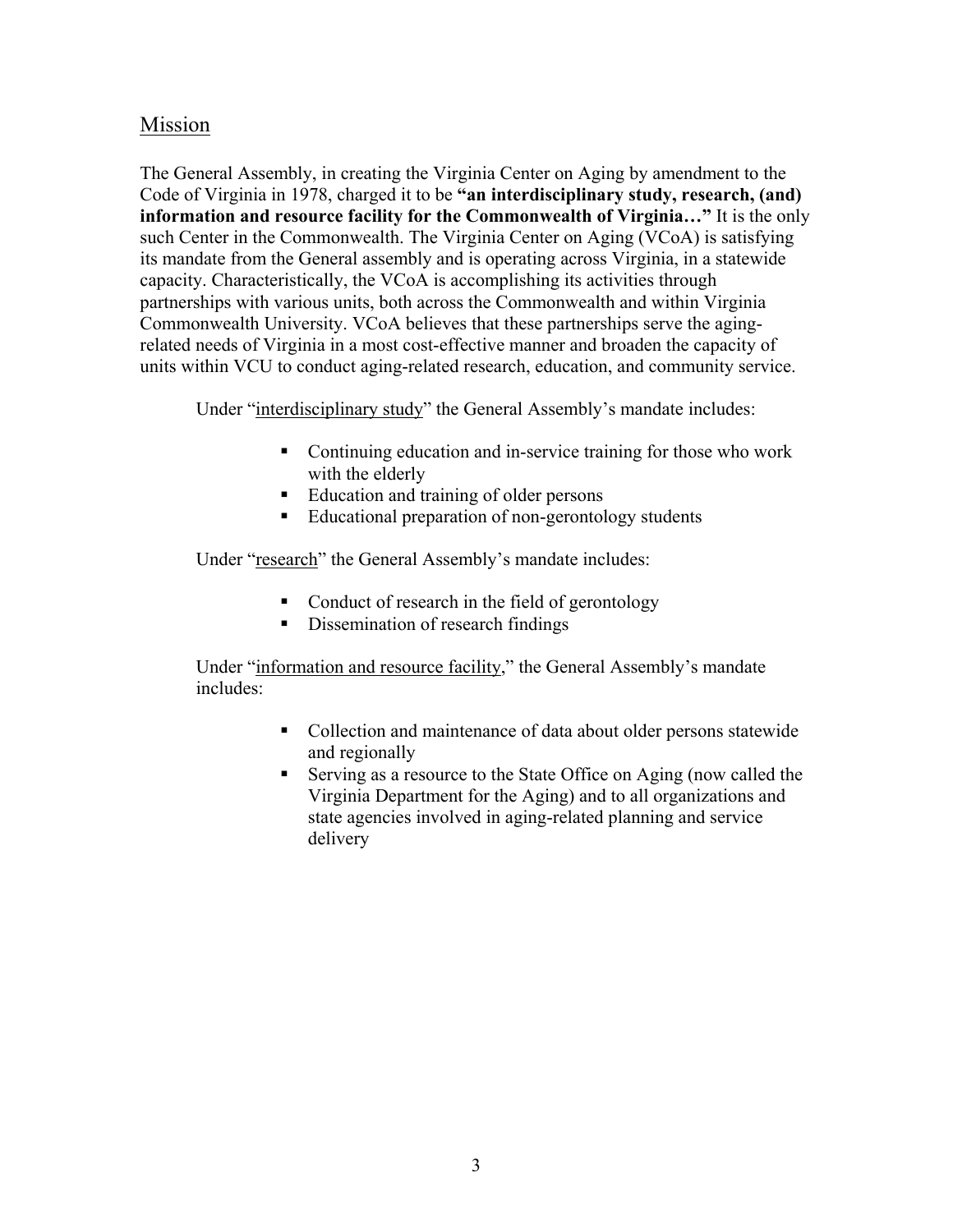## Activities in 2000

During calendar 2000 the Virginia Center on Aging interacted and collaborated with colleagues in state, regional, and local agencies and organizations, both public and private, and with units of Virginia Commonwealth University, in order to achieve its responsibilities. The following are representative activities.

#### **Highlighting activities in 2000:**

- The Virginia Caregivers Grant Program (VCGP) became operational this year. Administered by the Virginia Department of Social Services, VCGP provides annual grants of up to \$500 to families with an income of less than \$50,000 who are giving unreimbursed care to family members of any age with substantial impairments in activities of daily living. VCoA helped conceptualize the program, offered research and testimony in hearings, and assisted in developing regulations for VCGP's administration.
- VCoA continued its "Reinventing Richmond' initiative to invigorate its Elderhostel lifelong learning program for older adults there through new subject matter, diverse course formats, and selected instructors. In calendar 2000 Elderhostel enrollments for Richmond increased 121% from 1999, rising from 329 to 727 Elderhostelers.
- VCoA partnered with statewide aging-related organizations in order to provide research findings and training for professionals across Virginia. VCoA cosponsored the Ninth Annual Conference of the Virginia Guardianship Association, in Richmond in March; the Sixth Annual Conference of the Virginia Coalition for the Prevention of Elder Abuse, in Virginia Beach in June; and the 2000 Joint Conference of the Virginia Association on Aging and the Virginia Coalition for the Aging, in Williamsburg in October.
- VCoA represented the Gerontological Society of America (GSA) at a meeting of 25 national aging and substance abuse organizations called by the National Council on Aging and the U.S. Substance Abuse and Mental Health Services Administration to foster more collaboration among the aging, behavioral health, and substance abuse services networks. VCoA participated in focus groups and a best practices review panel, and wrote an article on the initiative for GSA's *Gerontology News*.
- VCoA participated in the Williamsburg Geriatric Conference, an annual multi-day national conference for physicians and other health care practitioners, sponsored by the Maguire Veterans Administration Medical Center and the Medical College of Virginia of Virginia Commonwealth University. VCoA delivered a session entitled *The Gift of Time, and Aging with Lifelong Disabilities.*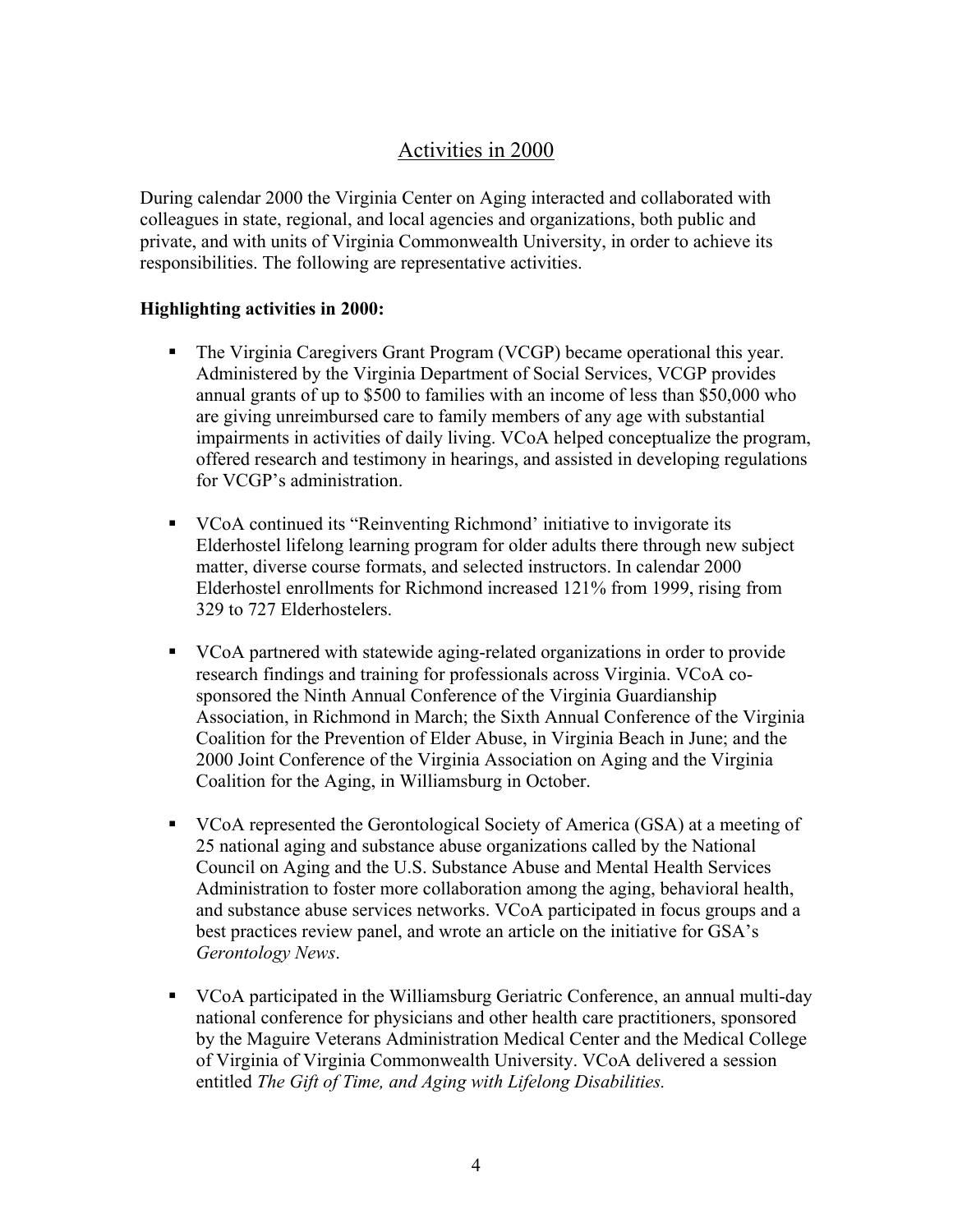- VCoA conducted several targeted training programs for administrative and direct service staff in long-term care, including a workshop entitled *Maintaining Competence: The Environmental Press Model as a Tool for Appraisal* that was given at the Annual Meeting of the Virginia Association of Activity Professionals in March and at the 45-Hour Qualifying Course, "Introduction to Activity Management," of the Virginia Health Care Association in July.
- VCoA continued its initiative to educate clergy and lay leaders in communities of faith in matters of aging and wellness, conducting programs for older adult ministries in Petersburg and Midlothian, and for the Virginia Baptist Mission Board in Richmond.
- VCoA broadened awareness among researchers of the Alzheimer's and Related Disorders Research Award Fund (ARDRAF) as a stimulus to innovative inquiries into the causes, consequences, and treatment of dementia, through mailings to university departments across the Commonwealth and by obtaining listing on the web with Community of Science, Baltimore, at http://fundingopps2.cos.com
- VCoA played a central role in the University of Virginia's Geriatric Interest Group Education Retreat in May; VCoA gave two presentations, reviewing its research activities on geriatric interdisciplinary team training and pet therapy at adult day care centers, and discussed prospective research collaborations.
- VCoA collaborated with the Jefferson Area Board for the Aging and the Nursing Assistant Institute in developing a multi-year grant proposal, *The New Recruit Project: A Supplemental Training and Mentoring Program*, to the Retirement Research Foundation that would address the shortage of trained nursing assistants across the Commonwealth. The submitted proposal was reviewed, invited to be modified, and was resubmitted, but was not funded.
- VCoA participated in *OPSail 2000 Virginia*, a continuation of the work of President John F. Kennedy who established Operation Sail in 1961 to promote international good will and further other educational goals. Mariners from around the world converged on Hampton Roads in mid-June. VCoA's three Tall Ships programs, in both Elderhostel and lifelong learning formats, not only filled to capacity but also drew wait-lists exceeding 500 people.
- In order to stimulate research interest in dementing illnesses and to highlight the productive role of the Alzheimer's and Related Disorders Research Award Fund (ARDRAF) in diverse lines of inquiry, VCoA conducted a well-received research conference entitled *Discovering Treatments and Improving the Care of Virginians with Dementia* in Richmond in June.
- VCoA partnered in an initiative led by the Virginia Department of Health and the Virginia Chapter of the Arthritis Foundation entitled the Virginia Arthritis Task Force (VATF). Funded by the federal Centers for Disease Control and Prevention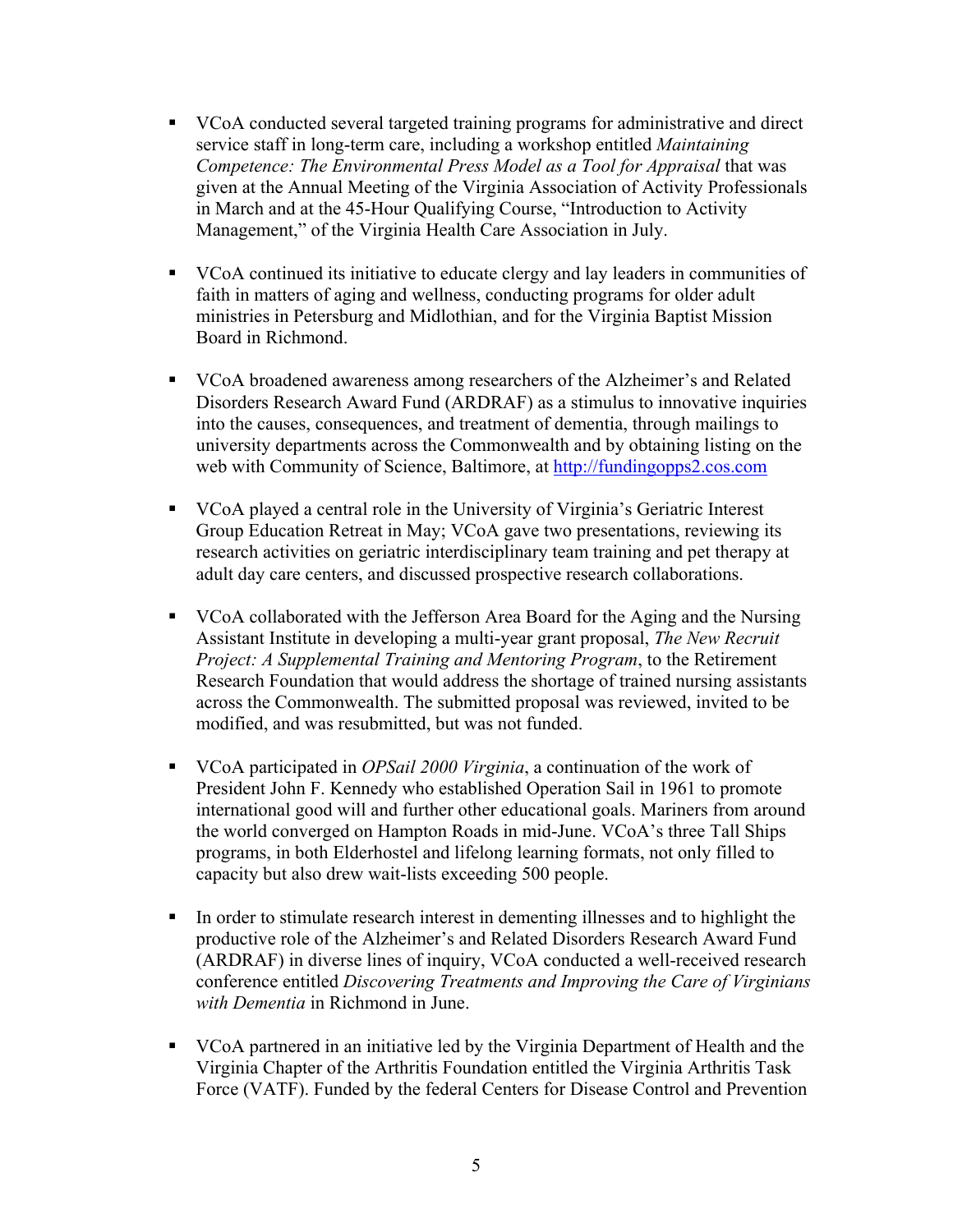(CDC), VATF assessed the status of arthritis awareness in the Commonwealth and worked throughout the year toward developing the *2001-2005 Virginia Arthritis Action Plan*, a guiding document of effective steps that Virginians can take "to prevent, manage, and decrease the burden of arthritis on citizens and their families."

- Recognizing that the majority of all blind Americans lost their sight in later life, VCoA was a Supporting Organization in the *Light the Night for Sight Walkathon*  in Richmond in June, sponsored by Prevent Blindness Virginia. VCoA organized a team of walkers and raised donations for the event.
- VCoA sought to determine the demographic data needs of Area Agencies on Aging in Virginia, i.e., the content and format of information about older Virginians that these agencies would require in order to improve their services. VCoA surveyed the Board of the Virginia Association of Area Agencies on Aging during its summer meeting in Wytheville and presented its analyses to the Board at its fall meeting in Virginia Beach.
- VCoA continued a robust program of educational forums for older Virginians on maintaining wellness, delivering these across Virginia at clubs, senior centers, and assisted living communities, such as the Williamsburg Kiwanis Club, the AARP/VRTA chapter in McKenny, the Christopher Wren Association in Williamsburg, Cedarfield in Richmond, and the Rappahannock Westminster-Canterbury residence in Irvington.
- VCoA and other members of the Consortium on Successful Aging from the Medical College of Virginia campus of VCU and the McGuire Veterans Administration Medical Center helped to develop a multi-year grant proposal that was submitted by VCU's Department of Internal Medicine to the Donald W. Reynolds Foundation; it would expand geriatric education for faculty, students, house staff, and community physicians through increased gerontological basic science curriculum, an endowed lecture series, and numerous other initiatives.
- VCoA continued its leadership within the Virginia Quality Healthcare Network (VQHN), a coalition of some two dozen organizations to ensure access to quality health care for all Virginians. In September, VCoA, VQHN, and the Pharmaceutical Research and Manufacturers of America sponsored *Educate to Advocate: Educating Boomers to Advocate for Seniors*, a one-day program to appraise health, health care, and public policy related to aging.
- VCoA lent its support in a practical manner to the Alzheimer's Association, Greater Richmond Chapter, furnishing a team of fund-raising walkers in the annual Alzheimer's Association Memory Walk in October.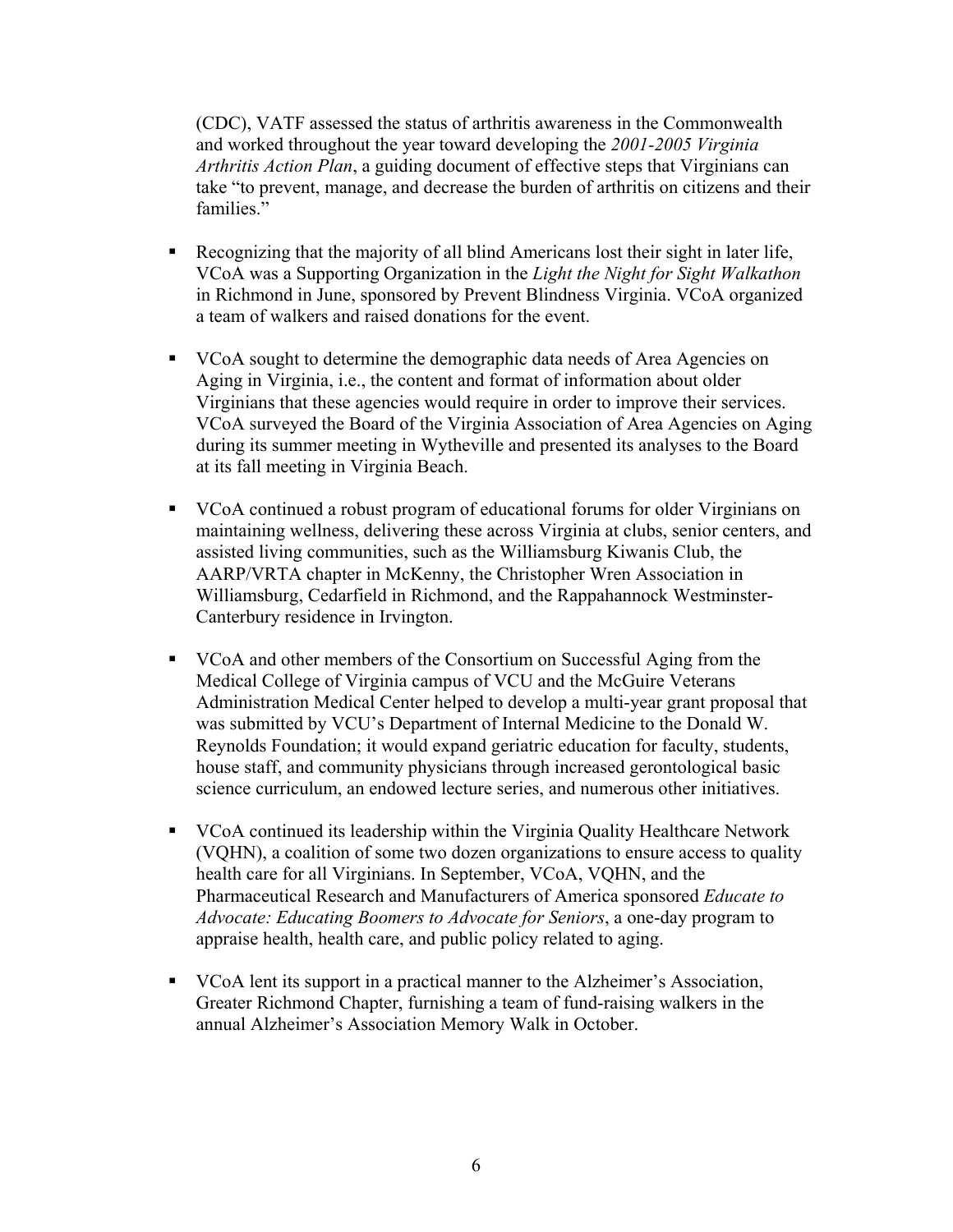- VCoA increased the number of holdings in its Information Resource Center to over 175 aging-related videos, catalogued the collection, and promoted their availability through both printed mailings and listing on its web page (http:// views.vcu.edu/vcoa). In calendar 2000, VCoA loaned some 200 videos cumulatively to individuals and to 40 agencies and organizations across Virginia.
- VCoA and the Department of Gerontology concluded their joint experiment with pet therapy for elders. This pilot project measured the ameliorative effect of eight months of pet therapy on the depression and loneliness of older adults at five senior centers and adult day care centers.
- VCoA developed a special introduction to lifelong learning for older Virginians to augment its traditional Valentine's Day *Love of Learning* program. *Oktoberfest*, held at the Chamberlin Hotel at Fort Monroe, offered a series of mini-lectures on topics explored more fully in its other lifelong learning and Elderhostel offerings.
- VCoA conducted a training program on aging and disabilities for the Board of Directors of the ElderHomes Corporation, a non-profit organization for lowincome housing rehabilitation, at its annual retreat at Graves Mountain Lodge in Syria in November.
- VCoA staff gave substantial services to Virginia's agencies and citizens by serving on the boards of a dozen non-profit organizations, providing leadership, technical assistance, and *pro bono* services to such groups as the Alzheimer's Association – Greater Richmond Chapter, the BeFriender Ministry, the Central Virginia Task Force on Older Battered Women, the Shepherd's Center of Richmond, and the Virginia Association on Aging.
- VCoA's follow-up survey in late 1999 of previous awardees in the Alzheimer's and Related Diseases Research Award Fund (ARDRAF) revealed that their ARDRAF seed grants were highly productive of further research and scientific publications, generating over 160 professional publications and returning to Virginia over \$9 in subsequent grants from federal, foundation and other sources for every \$1 of General Fund appropriation to ARDRAF. Non-systematic interviews in calendar 2000 suggested that this productivity continues.
- In late 2000 VCoA partnered with the Virginia Association of Area Agencies on Aging (V4A) and the Virginia Elder Rights Coalition in developing a grant proposal submitted by V4A to the American Bar Association that would better inform older Virginians of their elder rights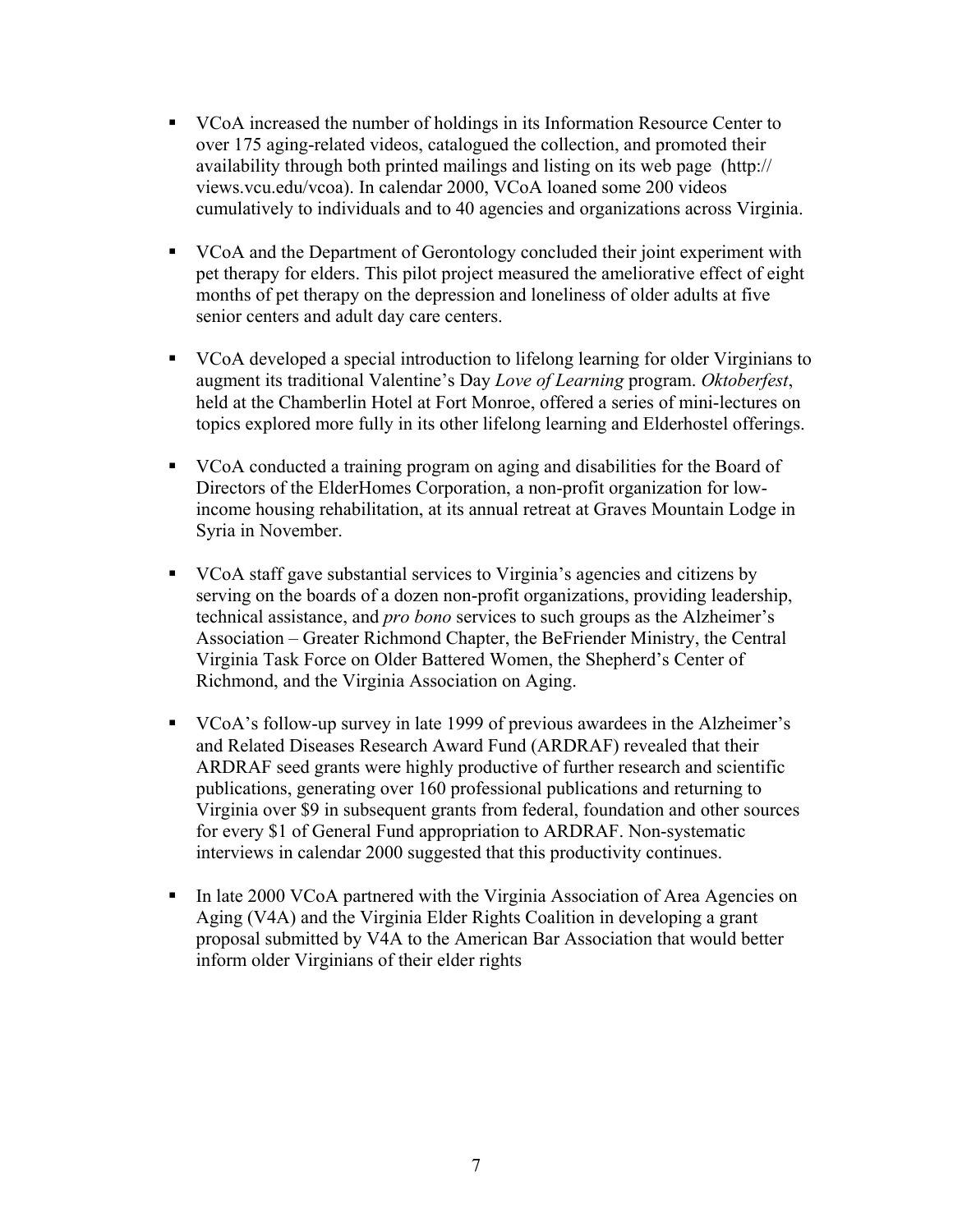Short recaps of selected activities in 2000 follow, organized according to the respective mandate from the General Assembly:

### a. **Interdisciplinary Studies**

- Aging with Lifelong Disabilities. VCoA continued its commitment to applied research and improved service delivery to benefit Virginians who grow old with lifelong, developmental disabilities. The Professional/ Consumer Advocacy Council (PCAC) and the Cerebral Palsy and Aging Focus Group, both initiated by VCoA during its federally funded Partners III Project (1993-97), continued regular joint meetings throughout the year. With VCoA, these groups planned, promoted, conducted, and evaluated a two-day regional conference entitled *Meeting Everyday Needs: Aging with Cerebral Palsy and Other Developmental Disabilities*, in Richmond in November. Co-sponsored additionally by Children's Hospital in Richmond, the Virginia Department of Social Services, the Virginia Department for the Aging, and the Consortium on Successful Aging, this was the second such conference focusing on issues of vital importance to relatively underrecognized individuals with lifelong disabilities. This year's conference addressed best practices in community transportation and in home modification, health care and sexuality, and assistive technology; it drew presenters and participants from 8 states to Virginia.
- Elderhostel, An Opportunity for Lifelong Learning. VCoA conducted 59 Elderhostel programs in total at its sites at Hampton/Yorktown, Richmond, Petersburg, and Natural Bridge. These drew 2007 participants, an increase of 24% over enrollments in 1999. VCoA offered 31 new programs in 2000, including 11 at Hampton/Yorktown, 15 at Richmond, four at Natural Bridge, and one incorporating both Natural Bridge and Richmond. These new programs provided a greater variety of format and coursework, thereby expanding VCoA's faculty and community alliances. In 2000 VCoA's Elderhostel menu included Short Programs, two to four days in length, that were either event-based (e.g., Lee exhibit, the Impressionists) or intensive study (e.g., Jefferson studies); Week-long Programs that included intensive single-subject courses (e.g., Chesapeake studies), off-site studies (e.g., Virginia State Library), the *Signature City* program in Richmond (the first of its kind in VCoA's 13 state Elderhostel region), and traditional programs of two or three topics; Multiple-site Programs (e.g., Richmond-Petersburg-Appomattox); and Joint Programs with other Elderhostel sites (e.g., 13-day course with the College of William & Mary that inaugurated the national series on Lewis and Clark).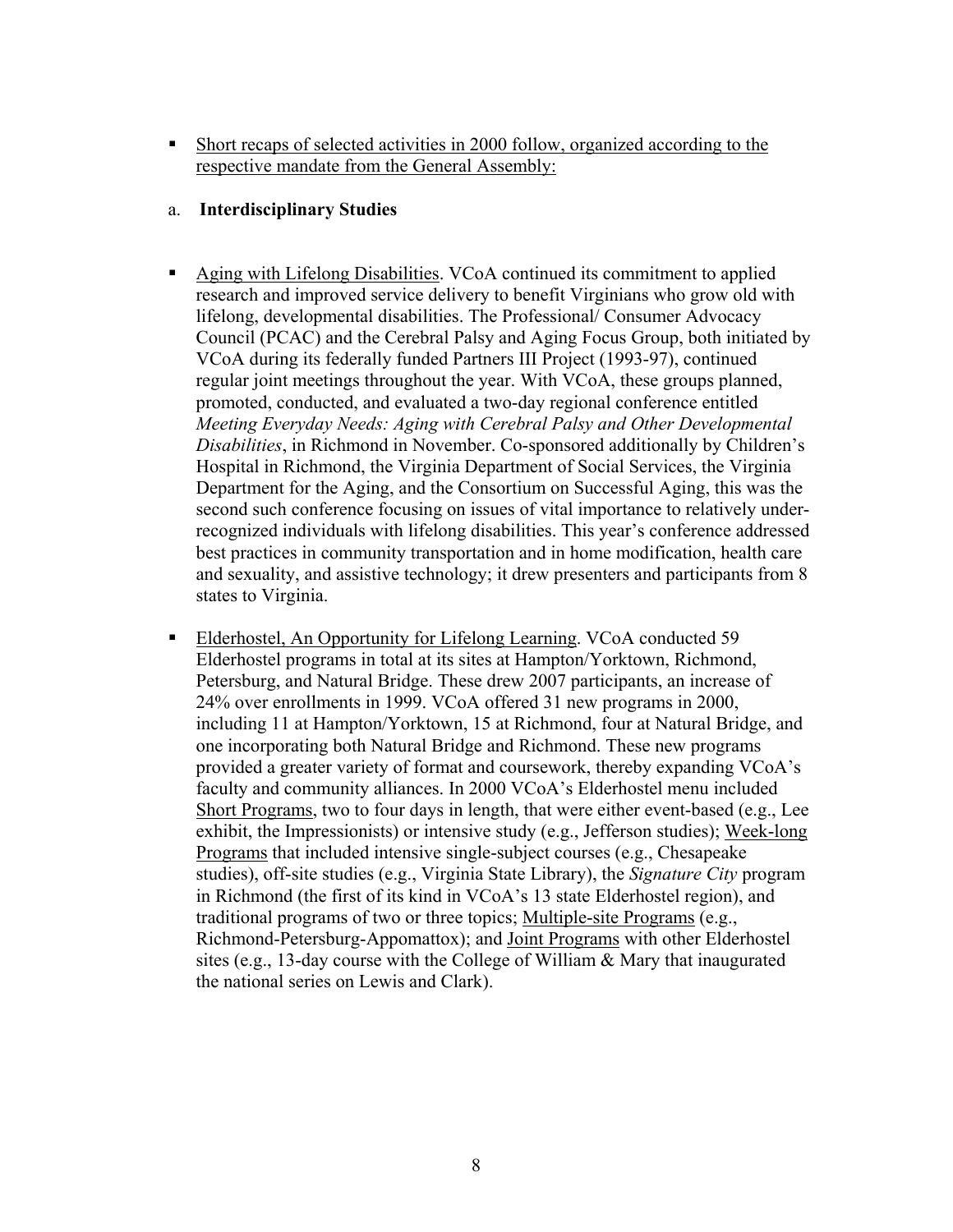- Central Virginia Task Force on Older Battered Women. VCoA provided leadership in this regional collaboration (Chesterfield, Hanover, and Henrico Counties, and the City of Richmond) of aging and domestic violence service providers that works to raise awareness of and improve community response to the needs of older women who experience domestic and sexual violence. Older women, historically, neither seek nor use domestic violence services such as sheltered housing and counseling, for these tend to be oriented toward younger mothers with children. In consequence, their battering goes unrecognized and untreated. VCoA supplied its gerontological, communication, and grantsmanship expertise in calendar 2000, collaborating on development of a grant proposal, "Outreach to Older Battered Women," submitted to the Virginia Department of Social Services (DSS). DSS did not fund this proposal but offered to incorporate this topic in a future Request for Proposals. VCoA also led the Task Force in formulating, editing, and publishing a service directory for practitioners entitled *Domestic Violence Services for Older Battered Women: A Resource Directory for Allied Professionals.*
- Geriatric Interdisciplinary Team Training. VCoA completed its partnership in this project that was led by the Virginia Geriatric Education Center and funded by the Bureau of Health Professions, U.S. Department of Health and Human Services. For three years, beginning in October 1997, VCoA directed all evaluation of the project's several interdisciplinary teaming initiatives. These included a 15-week graduate level telecourse on geriatric interdisciplinary team training (ITT) that was offered at several sites across Virginia by means of two-way compressed video, and frequent on-site training to managed care providers in the Bon Secours, Sentara, and MCV health care systems. In calendar 2000 VCoA documented statistically significant increases in ITT skills among telecourse participants, as well as superlative evaluations in more than 20 training sessions with managed care providers where content focused on improving patient management through ITT, patient motivation in geriatric care, and responding to various health care issues such as pain management, diabetes, physical restraints, and spirituality.

#### b. **Research**

 Alzheimer's Research Conference. Seeking to highlight the valuable role of the Alzheimer's and Related Diseases Research Award Fund (ARDRAF) as an effective stimulus for meaningful research on dementia, VCoA organized a research conference entitled *The Alzheimer's and Related Diseases Research Award Fund: Discovering Treatments and Improving the Care of Virginians with Dementia.* Held in Richmond in June, the conference featured 12 previous ARDRAF awardees (six in basic science research and six in applied research) who discussed their awarded projects and the consequences of their initial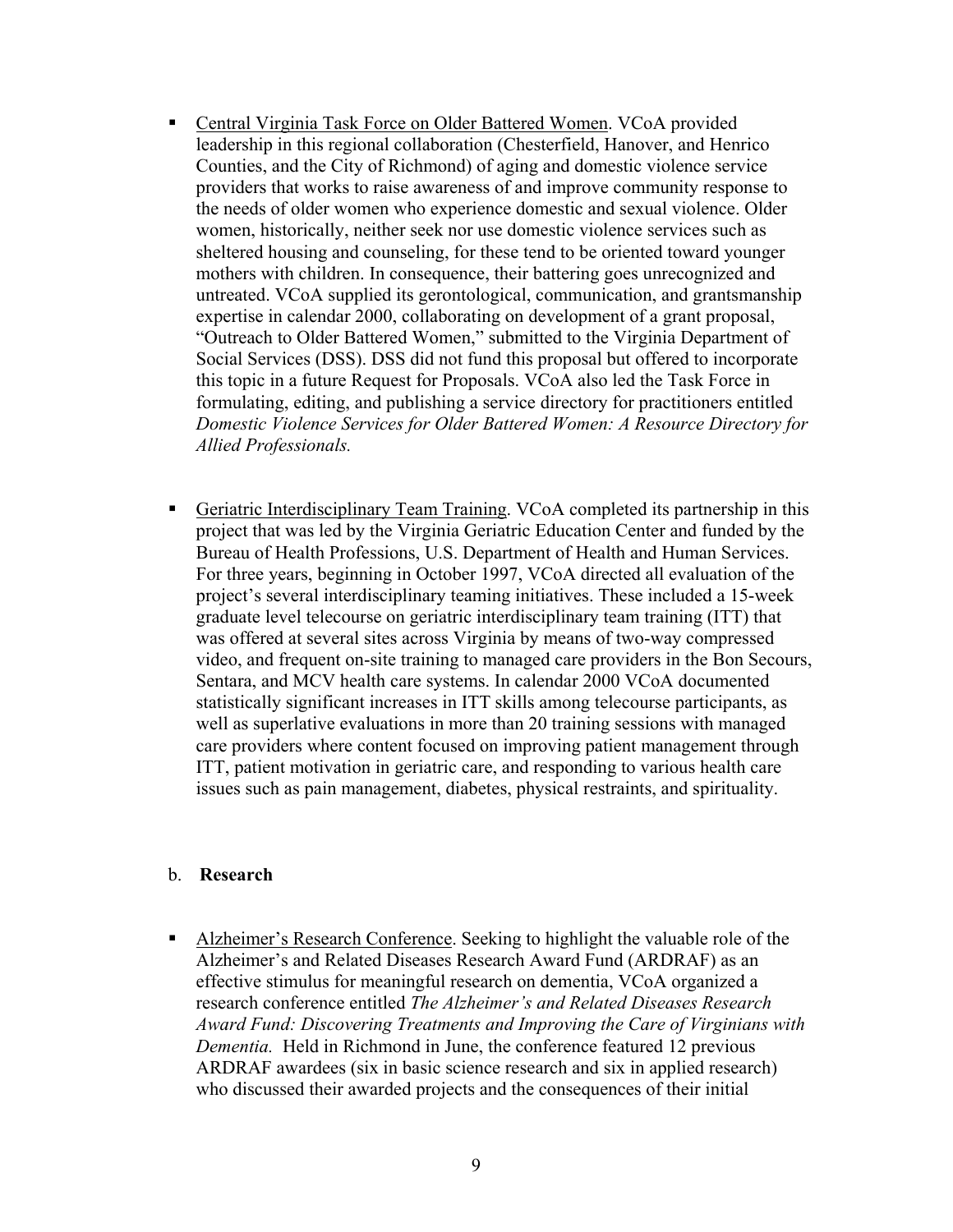funding, including larger subsequent support from major sources. A welcome by Delegate Kenneth Plum, ARDRAF's patron in the Virginia General Assembly, and a keynote address by Dr. Zaven Khachaturian, the architect of many brain research programs during his previous years at the National Institute on Aging, launched a day of intense discussions. Concurrent panels on advances in basic research and advances in applied research drew over 100 researchers, educators, and clinical practitioners, as well as family caregivers and advocates. Participants evaluated the conference content and format so highly that VCoA hopes to make this type of focus on ARDRAF a biannual event.

- Statewide Survey of Older Virginians. During the extensive analyses that resulted in VCoA's publication of *The Long-Range Plan: 1999-2008,* participants identified a shortage of extant data on older Virginians and set "becoming a state resource" for such data as one of VCoA's five priority goals. The last comprehensive interviews with older Virginians to determine their physical and mental health statuses, socioeconomic circumstances, and awareness and use of needed community resources were conducted by VCoA in 1978-80. These data were of such high quality that they maintained their usefulness well into the early 1990s. However, the absence of related current information affects human services agencies in their planning and resource allocations. In calendar 2000 VCoA undertook a vigorous program to identify extant surveys and reports, develop broad support for another statewide survey, and determine relative costs of telephone and in-person statewide surveys with samples of different sizes and configurations. VCoA reviewed data sets that are currently being collected and maintained at either the state or federal levels; these included the Virginia Department of Rehabilitative Services' *Virginia Disability Survey of 1999*, which focuses on the working age population, and the Virginia Department for the Aging's *Envisioning the Future: The Changing Lives and Perspectives of Older Virginians*, which contains secondary data and no information on the service needs of older Virginians. As a result of this search, VCoA also updated the content of the Age-Related Data section of its web site in September, referencing and linking to data sources that might help interested parties to better comprehend the conditions of Virginia's older citizens.
- Alzheimer's and Related Diseases Research Award Fund (ARDRAF)*.* VCoA sought and obtained an increase in appropriations to ARDRAF, which it manages for the Commonwealth without administrative cost. Testifying at the General Assembly, VCoA noted that ARDRAF's competitive grant award process has enabled initial pilot studies of the causes, consequences, and treatments of dementia, from investigations of brain chemistry and neuronal pathways to search and rescue strategies for finding wandering persons with Alzheimer's disease. Moreover, VCoA noted that, overall, every one dollar in appropriations to ARDRAF results in some nine dollars in subsequent awards to Virginia from external sources because of the ARDRAF project findings. Accordingly, the General Assembly increased ARDRAF appropriations to \$125,000 annually. This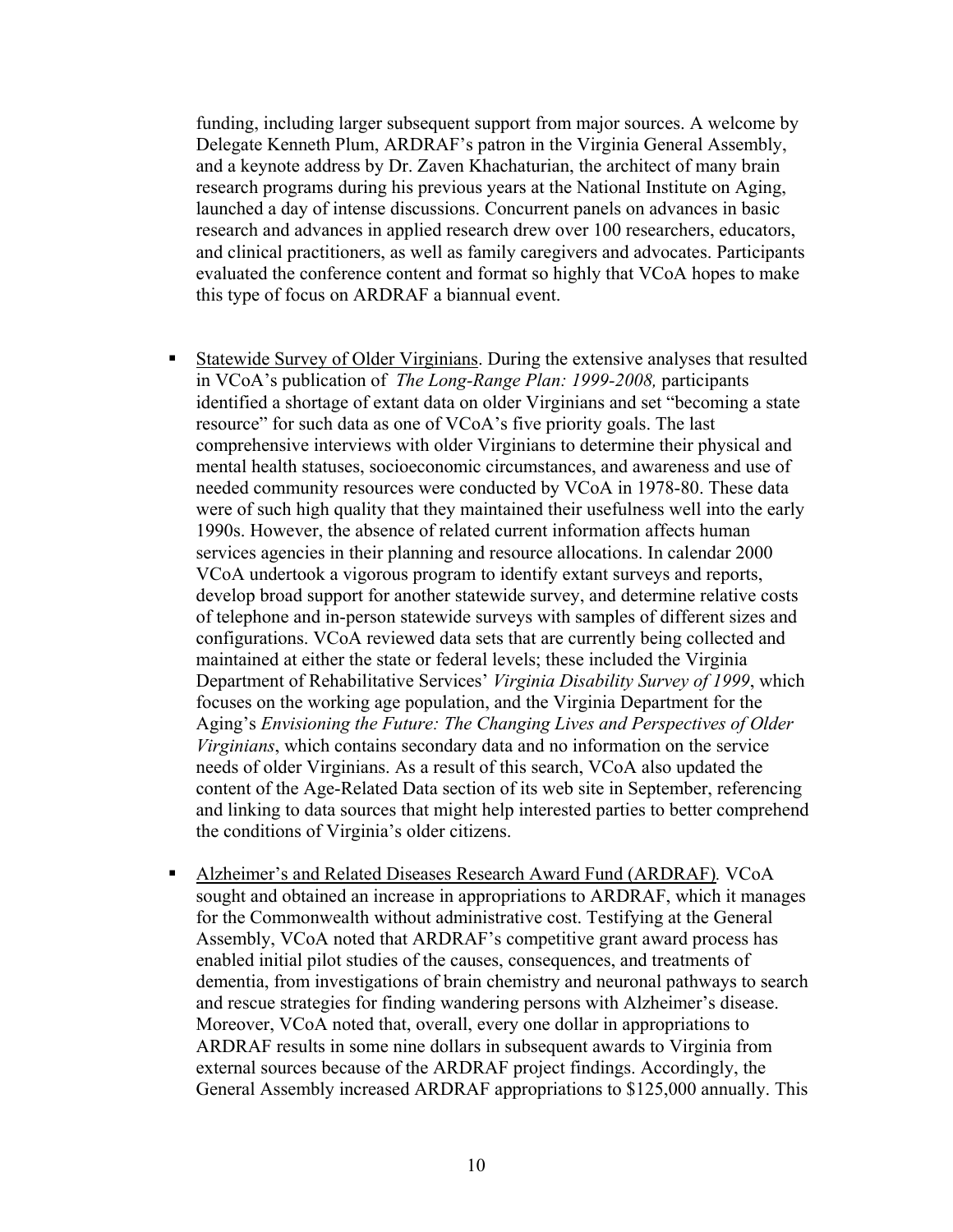level of funding allowed VCoA to make six awards in the 2000-2001 competition, two on brain biochemistry, and one each on clinical care, staff development in long-term care, patient assessment, and dementia patient wandering. *(See Appendix B for summaries of awards and Appendix C for composition of the review committee.)* 

#### **c. Information and Resource Sharing.**

- Families Who Care. VCoA's training manual, *Families Who Care: Assisting African American and Rural Families Dealing with Dementia,* a product of its U.S. Administration on Aging-supported grant project of the same name that was completed some years ago, continues its usefulness to educators and researchers across Virginia and elsewhere. The Virginia Department for the Aging and the Nursing Assistant Institute have requested this extensive resource and all documents related to the project as they implement the Alzheimer's Demonstration Grant project recently awarded to Virginia by the U.S. Administration on Aging. *Families Who Care* contains chapters on dementia and caregiving, ethnic competence, rural caregivers, adult learning, and recruiting and conducting workshops, as well as 19 training modules organized according to the likely progression of the dementing illness, all developed and tested in field research. Training modules have been distributed over time to agencies within Virginia and elsewhere. This year VCoA provided modules to the Loudon County Area Agency on Aging and the New Jersey State Department of Health and Senior Services for their use in developing training initiatives for rural and minority family caregivers. In March 2000 VCoA learned that the final report of its Families Who Care project played a key role in formulating the "Caregivers of Persons with Alzheimer's Disease Forum," jointly offered by the U.S. Administration on Aging, the Region IV Regional Director's Office of the U.S. Department of Health and Human Services, and the U.S. Public Health Service's Regional Health Administrator's Office of Women's Health. These conveners deemed VCoA's final report invaluable for their Steering Committee in planning this forum for women and African Americans because it reported VCoA's formal needs assessment to determine training content for family caregivers.
- Web Page (http:// views.vcu.edu/vcoa). VCoA continued to upgrade its web page during calendar 2000, intent to improve its content and utility. VCoA completed compliance with new VCU guidelines, as well as with the "Bobby's" protocol for greater user accessibility. Glitches in the computerized visitor counter frustrated VCoA's attempt to enumerate visits to its web page, but extrapolations from the last quarter suggest some 3,500 visits over the year. The web page now contains the main features of each quarterly issue of *Age in Action* since fall 1997; listings of current and near-future Elderhostel and other lifelong learning programs; data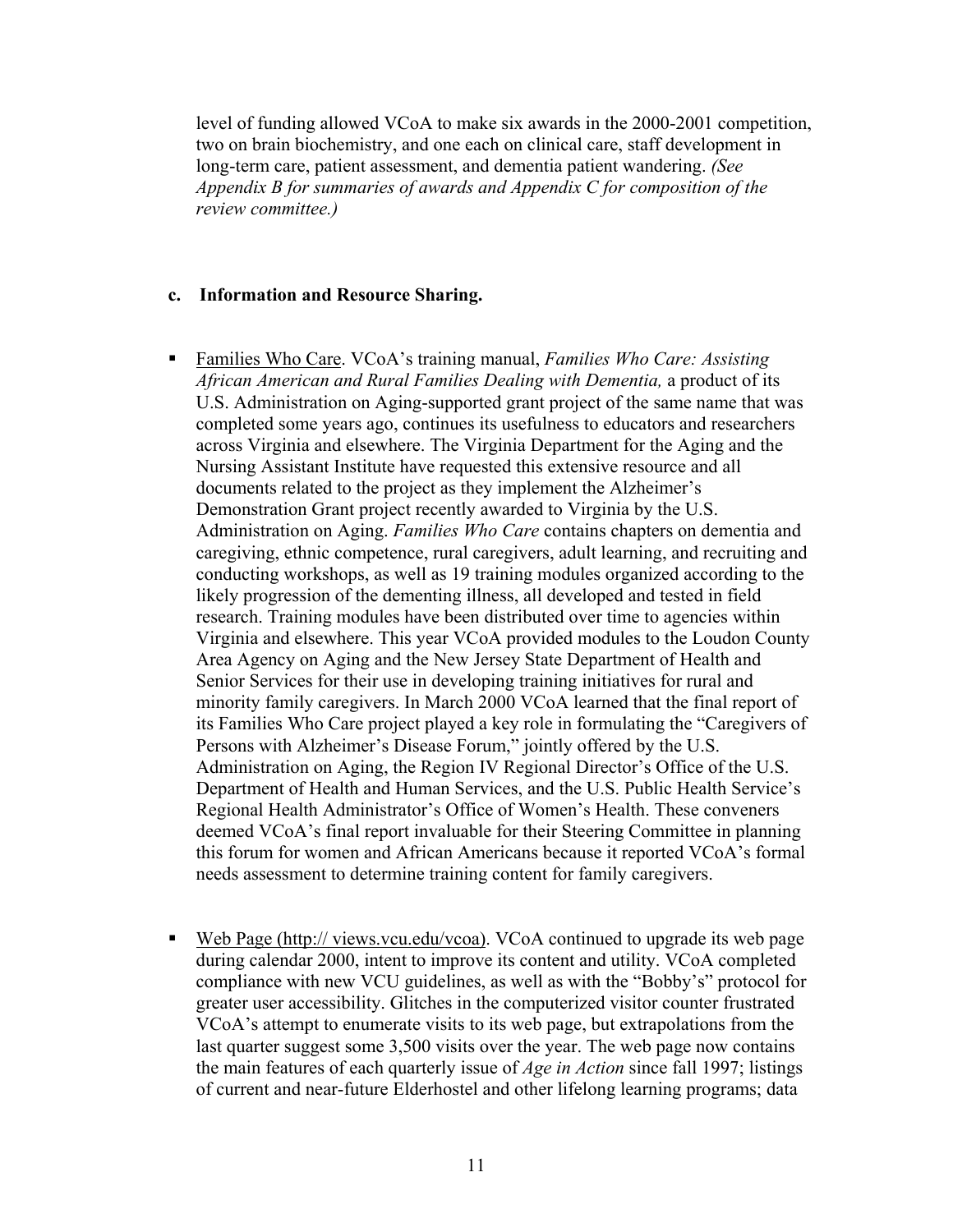on older Virginians, as well as links to other web-based data resources; links to aging-related organizations both within Virginia and elsewhere; a comprehensive overview of the Alzheimer's and Related Diseases Research Award Fund, including past awards since inception in 1982, the current year's awardees, and application procedures; a statewide calendar of aging-related events; biographical sketches of VCoA staff members and synopses of some of their research interests; and a detailed catalog of VCoA's audiovisual holdings available for loan to individuals, groups, and organizations within Virginia.

Age in Action. VCoA's quarterly 20-page publication, co-produced with the Virginia Department for the Aging and Virginia Commonwealth University's Department of Gerontology, reaches some 4,500 professionals, paraprofessionals, elders and families each issue, with case studies, opportunities, research, and educational information. Each issue begins with a case study of a condition or topic of broad gerontological relevance. Volume 15's four case studies included "Aging with Cerebral Palsy: A Consumer's Perspective" (Winter), "PACE: Program of All-inclusive Care of the Elderly" (Spring), "The Aging Woman and HIV/AIDS: Increasing Risk and Incidence" (Summer), and "Adult Daycare: Sharing the Caring, Having a Life" (Fall). In 2000 the Southern Gerontological Society (SGS) recognized *Age in Action* as the best publication of its type in SGS's 16 state region.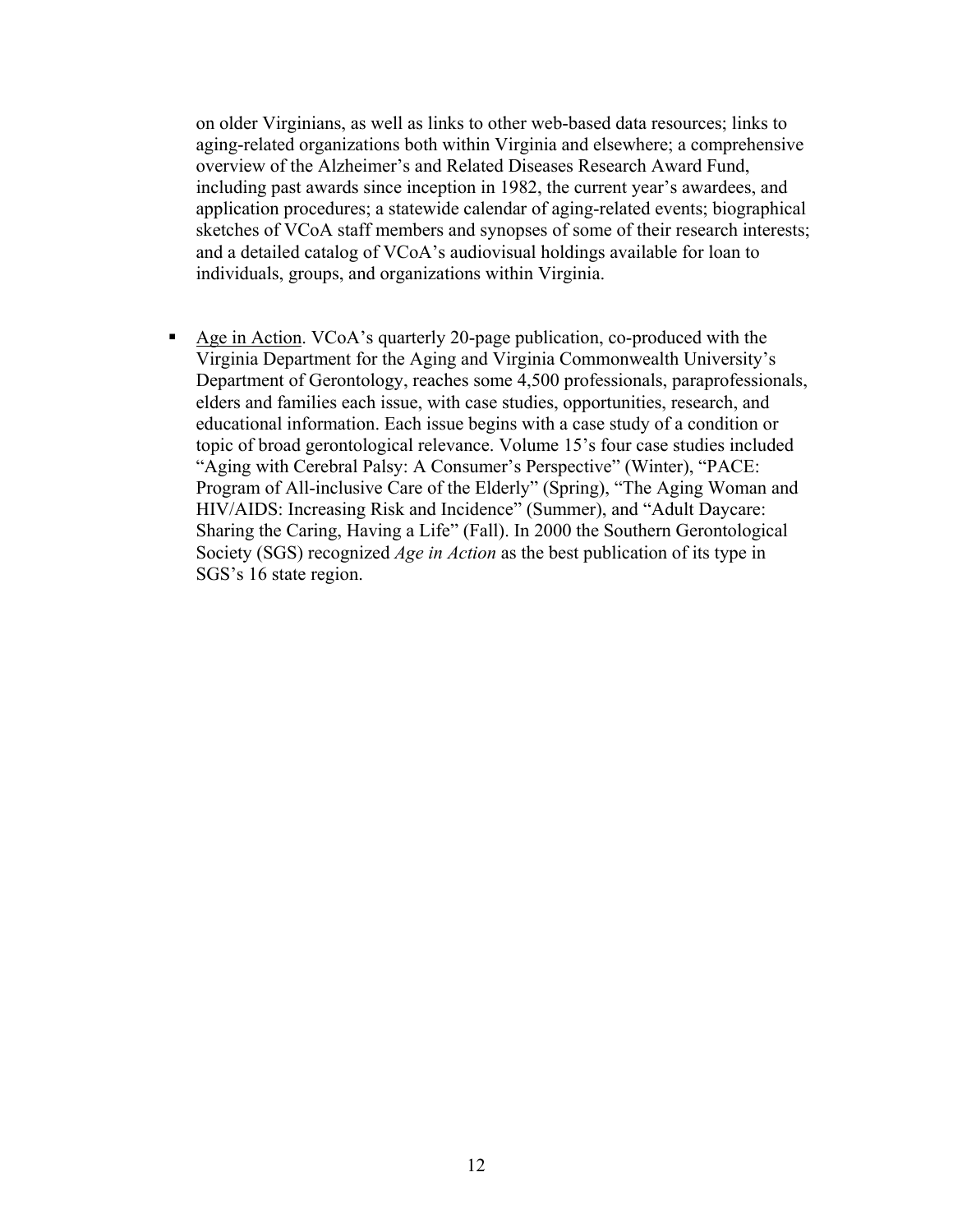# Goals 2001

VCoA will continue its self-appraisal in order to ensure accomplishing the Priority Goals promulgated by its Advisory Committee. VCoA will dedicate two of the quarterly joint meetings of its Advisory Committee and University Council to monitoring progress in attaining annual objectives, modifying strategies and activities, and establishing new objectives. Experience in calendar 2000 demonstrated the need to keep Priority Goals in the forefront of organizational consciousness, as changes in macroeconomics, promotional policies of national Elderhostel, and priorities of funding sources tended to place achievement of some tasks outside of VCoA's control.

VCoA will, of course, continue its commitment to its legislated mandates, maintaining alertness for opportunities to leverage its resources to the benefit of older Virginians and their families. We anticipate that partnerships and affiliations will again help maximize VCoA's effect. The following outline of activities intended for 2001 is organized according to the mandates of interdisciplinary studies, research, and information and resource sharing.

### **Interdisciplinary Studies**

- VCoA intends to participate actively in a new Core Center grant, effective September 2000 for five years, granted to the Virginia Geriatric Education Center. VCoA staff will help to accomplish goals intended to improve the geriatrics training of health professionals and their care of older patients. Key features of this initiative include a Geriatrics Health Professional Mentoring Program, Geriatric Case Management, and a Kids Into Health Careers Partnership.
- VCoA hopes to begin a joint multi-year project with the Department of Gerontology at VCU, funded by the State of Delaware, that targets older adults with gambling, alcohol, or other self-abusive problems, and offers them and human services workers health promoting alternative opportunities.
- VCoA intends to strengthen its rejuvenated Richmond Elderhostel program with a variety of course topics, formats, new speakers, and schedules that will generate high enrollments and low cancellation rates. Indicative is a first-time program planned for April on women writers in the South.
- VCoA intends to continue its involvement in the Virginia Arthritis Task Force, led by the Virginia Department of Health with funding from the federal Centers for Disease Control and Prevention, and to complete the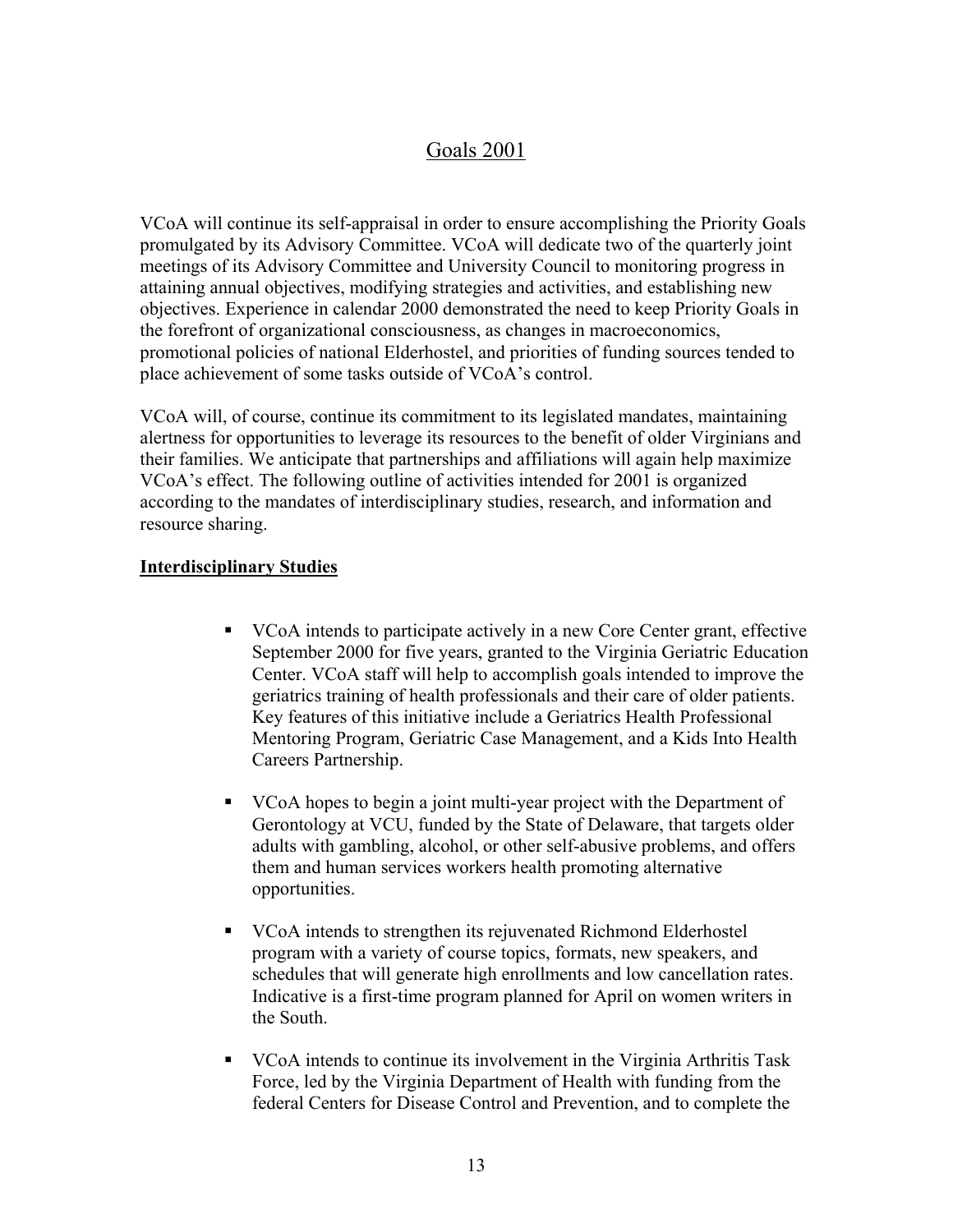*2001-2005 Virginia Arthritis Action Plan* as a guide to the prevention and management of this chronic, debilitating condition.

### **Research**

- VCoA intends to broaden awareness of the Alzheimer's and Related Diseases Research Award Fund as an important stimulant to innovative research into biochemical, clinical, behavioral, and public policy aspects of dementia, while simultaneously administering this Fund without administrative charge for the benefit of the Commonwealth.
- VCoA will conduct the evaluation of a creative project to increase the dementia-specific training of long-term care workers. A collaboration of the Virginia Geriatric Education Center, the Virginia Department for the Aging, the Nursing Assistant Institute, the Alzheimer's Association network of Chapters, and VCoA will inaugurate a progressive, three-part train-the-trainer initiative potentially affecting some 1000 nursing assistants. VCoA will evaluate outcomes of the training, including its impact on the nursing assistants' job satisfaction and career commitment.
- VCoA will participate prominently in an invited international symposium to develop research and service protocols for aging persons with lifelong disabilities who develop dementia. *Keeping the person at the centre: Developing effective models of social and health care for people with developmental disabilities and dementia* will be held in Edinburgh, Scotland, February 5-7, 2001, and hosted by the University of Sterling.
- VCoA hopes to gain the support of the General Assembly and of private sector sponsors for the conduct of a much-needed Statewide Survey of Older Virginians in order to document more comprehensively the physical, mental, and socioeconomic statuses of older Virginians and their families, as well as their knowledge and use of relevant available community resources.

#### **Information and Resource Sharing**

 VCoA intends to continue its leadership in two productive alliances for preventing and responding to violence against older Virginians, namely the Central Virginia Task Force for Older Battered Women and the Virginia Coalition for the Prevention of Elder Abuse.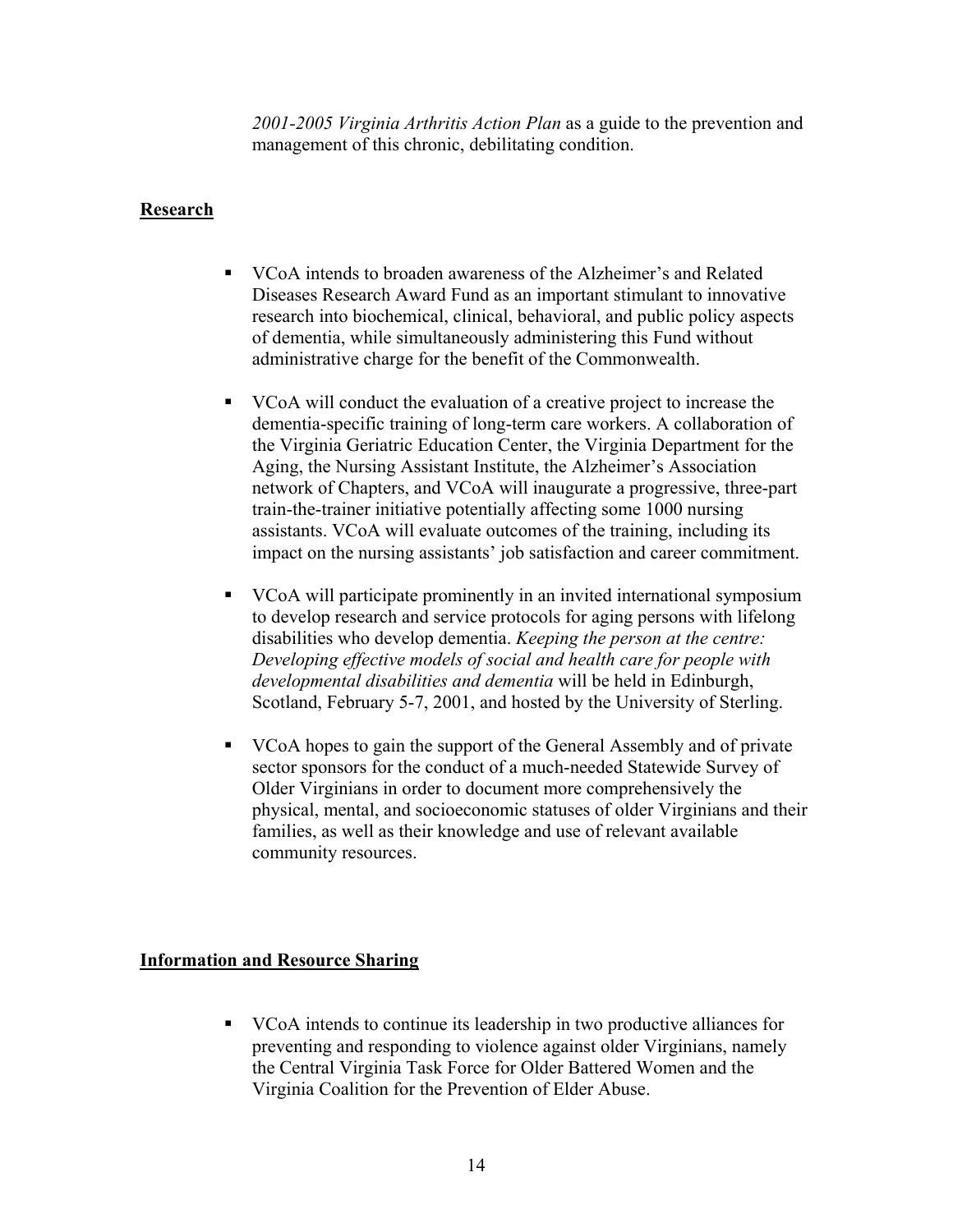- VCoA intends to continue to partner with statewide aging-related organizations as an effective means of disseminating research findings and training for professionals across Virginia. VCoA will co-develop and cosponsor the annual conferences of associations throughout the year.
- VCoA intends to maintain its extensive involvement on the boards of numerous non-profit aging-related organizations, offering *pro bono* gerontological expertise and technical assistance to the benefit of the elders and families that these organizations serve.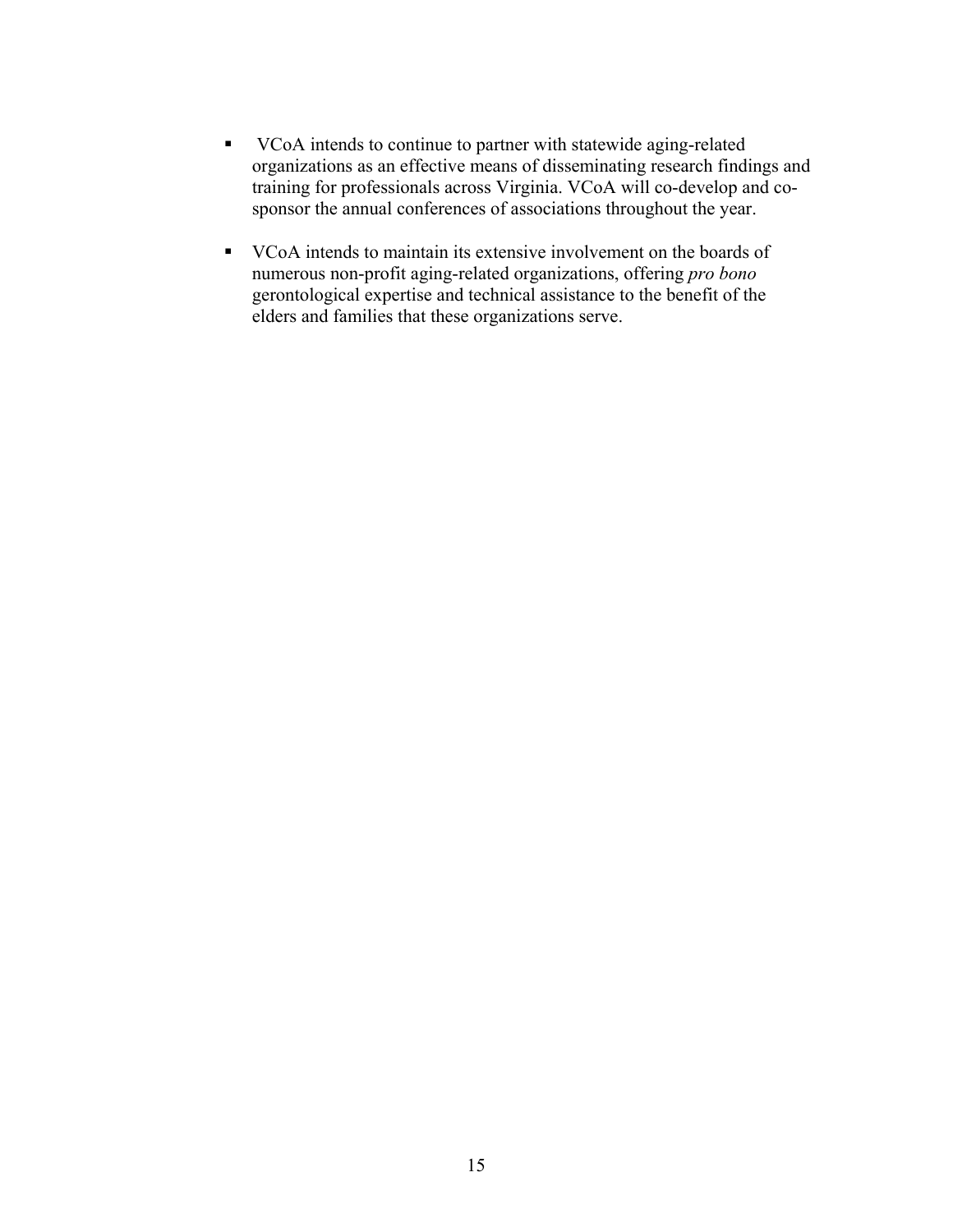## **Virginia Center on Aging Staff**

 Edward F. Ansello, Ph.D., *Director*  Minerva V. Blake, *Office Manager* Constance L. Coogle, Ph.D., *Assistant Director of Research* Catherine D. Dodson, M.S., *Elderhostel Coordinator, Richmond*  William F. Egelhoff, M.B.A., *M.Div., Director Emeritus* James R. Gray, M.S., *Elderhostel Coordinator, Natural Bridge* Paula Knapp Kupstas, Ph.D., *Research Economist* Danielle L. Manns, B.S., *Accountant (until 9/00)*  Susan G. Mullen, *Elderhostel Coordinator, Hampton* Jason A. Rachel, M.S., *Public Relations Assistant Specialist (from 11/00)* Bonnie C. Sachs, B.S., *Research Assistant* Kimberly S. Smith, M.S., *Public Relations Assistant Specialist (until 11/00)* Jane F. Stephan, Ed.D., *Assistant Director of Education* Leland H. Waters, B.S., *Accountant (from 8/00)*  Matthew W. Webster, B.A., *Research Assistant*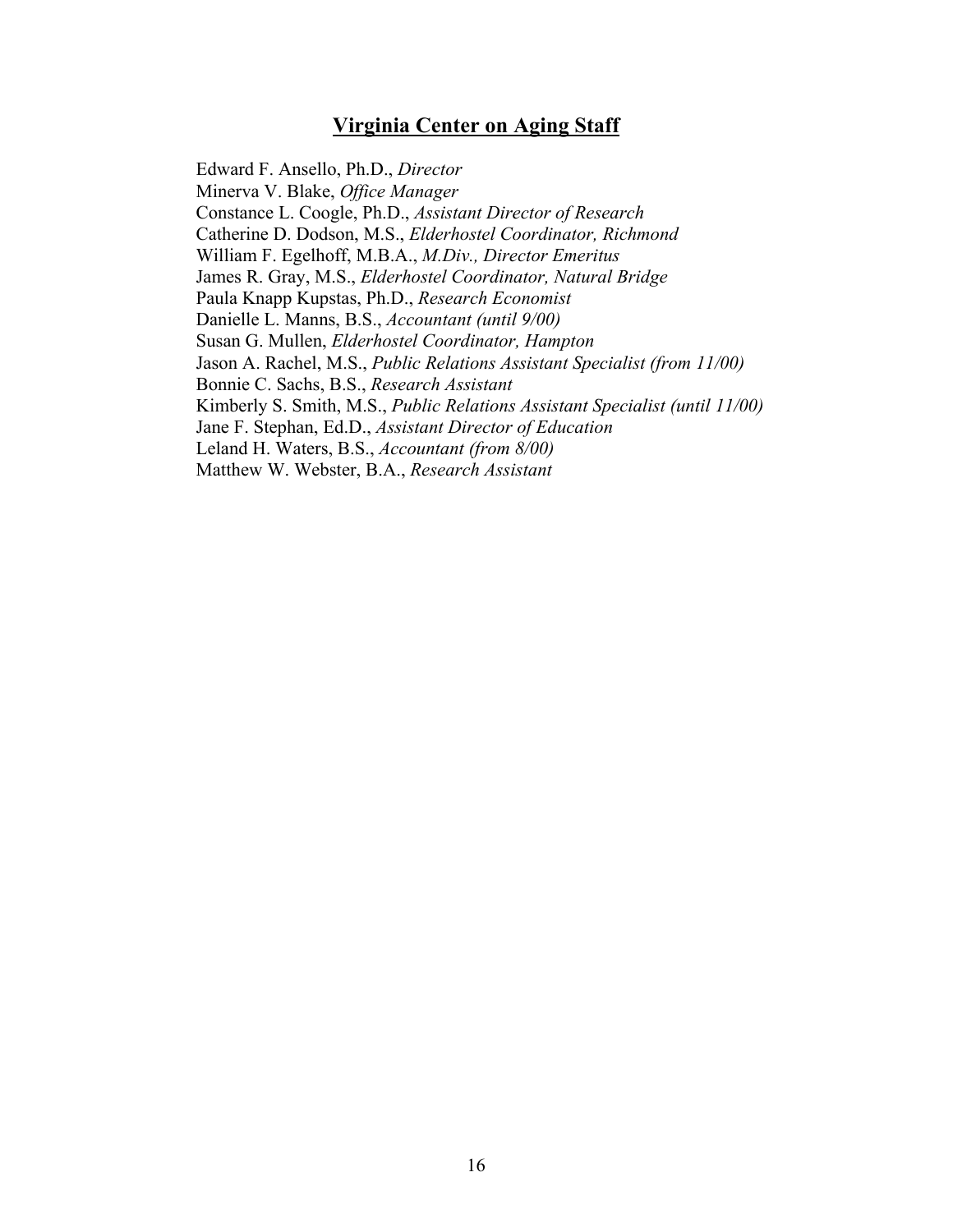Appendix A

List of Agencies Worked with in 2000 by Geographic Region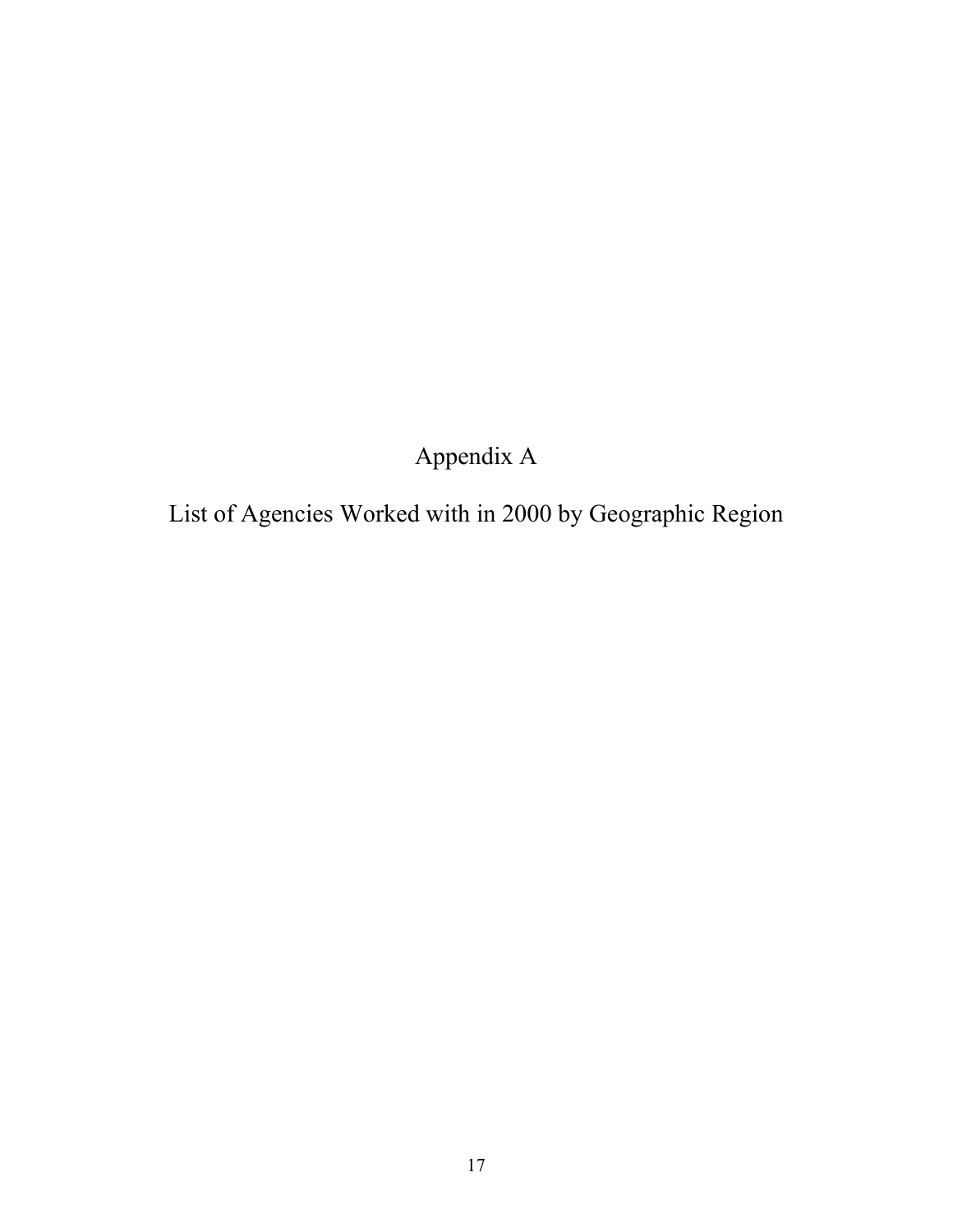Appendix B

Alzheimer's and Related Diseases Research Award Fund Announcement of 2000-2001 Awards